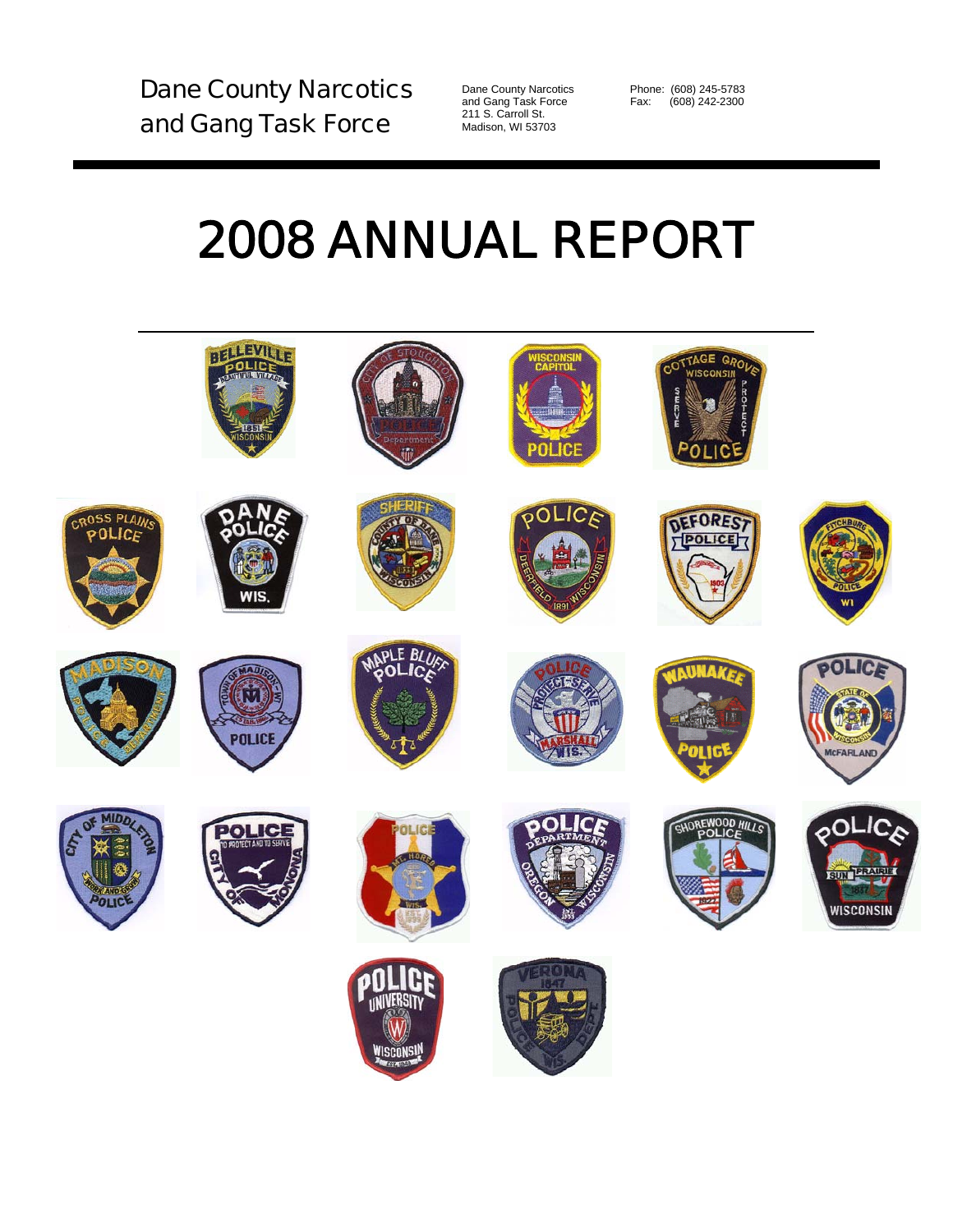# 2008 Totals

### Arrests

|                      | 2007 | 2008 |
|----------------------|------|------|
| <b>Total Arrests</b> | 261  | 195  |
| <b>Total Charges</b> | 558  | 510  |
| Average # of         |      |      |
| <b>Charges Per</b>   |      |      |
| <b>Arrest</b>        | 2.14 | 2.62 |

# Categories of Charges





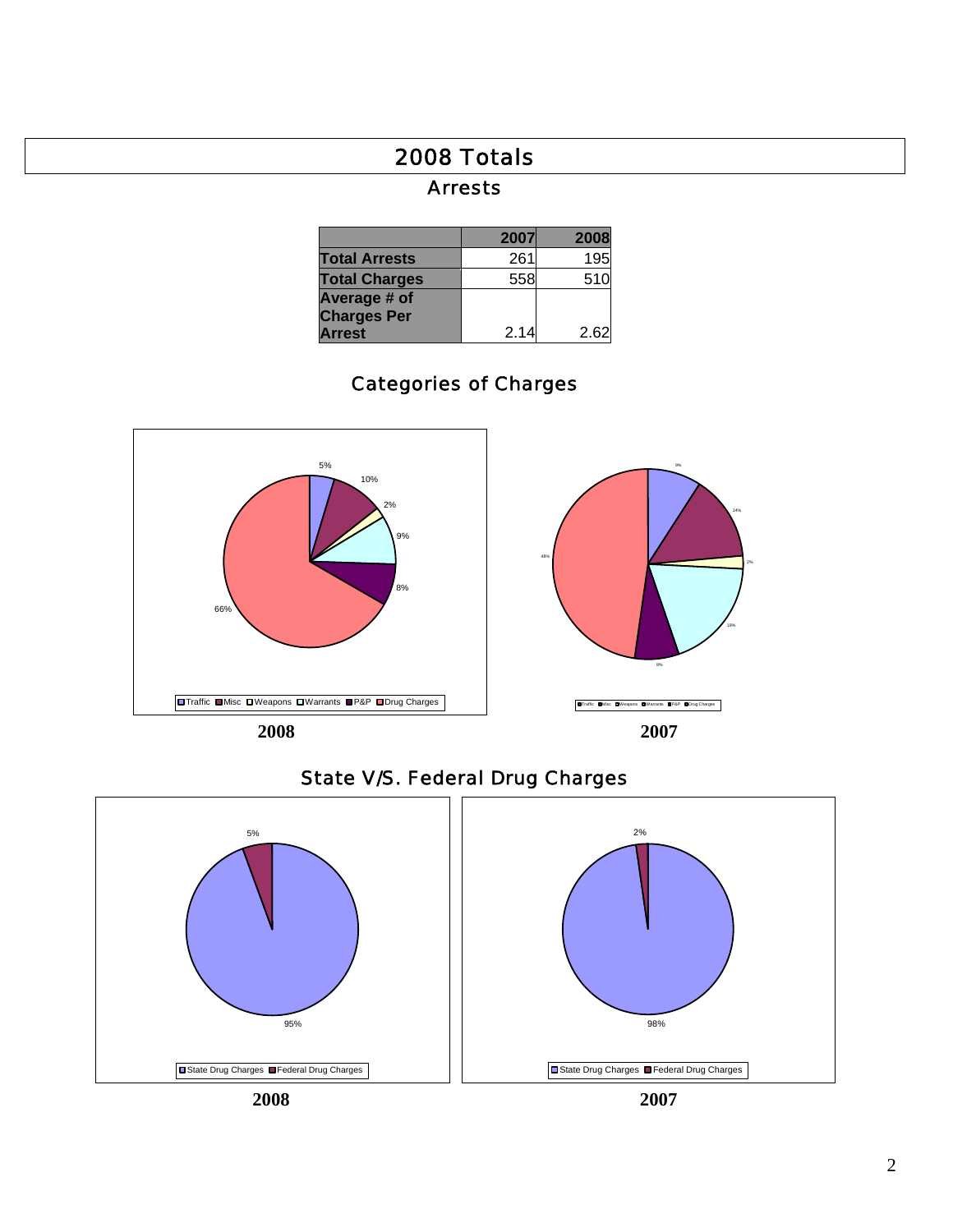### **Drug Charges**

| Possession of Cocaine Base with Intent to Deliver 33 |
|------------------------------------------------------|
|                                                      |
|                                                      |
|                                                      |
|                                                      |
| FEDERAL Possession of Marijuana W/I to Deliver1      |
|                                                      |
|                                                      |
|                                                      |
|                                                      |
|                                                      |
|                                                      |
|                                                      |
|                                                      |
|                                                      |
|                                                      |
|                                                      |
|                                                      |
|                                                      |
|                                                      |
|                                                      |
|                                                      |

## **Drugs Seized Value**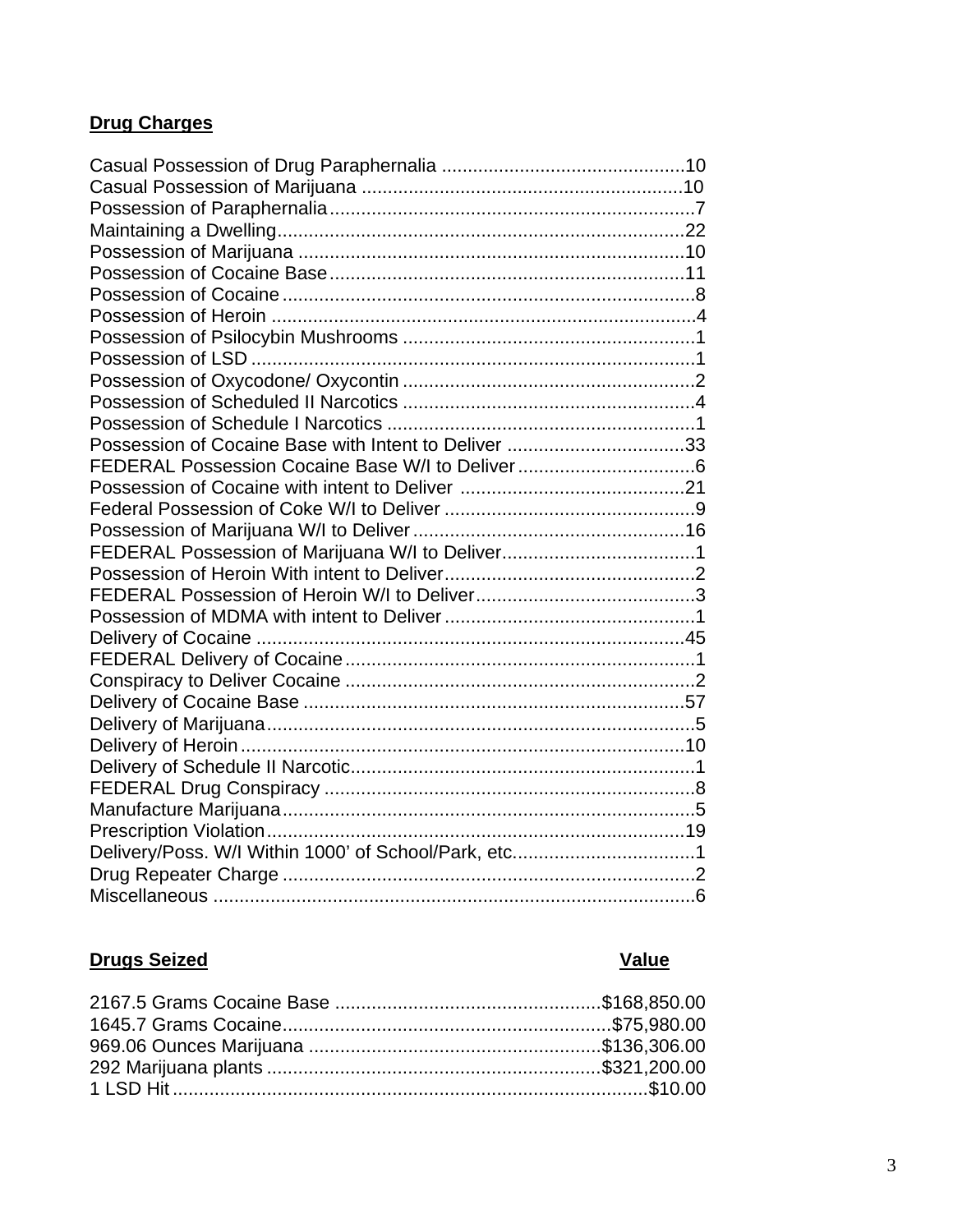## **Drugs Purchased**

| 808.73 Grams Cocaine Base       |
|---------------------------------|
| 1414.5 Grams Cocaine            |
| 35.35 Ounces Marijuana          |
| 12.3 Grams Heroin               |
| 78 Oxycodone                    |
| 12 MDMA-# of pills              |
| 291.7 Miscellaneous Other Drugs |

## K-9 Searches - Drug Related

# K-9 Calls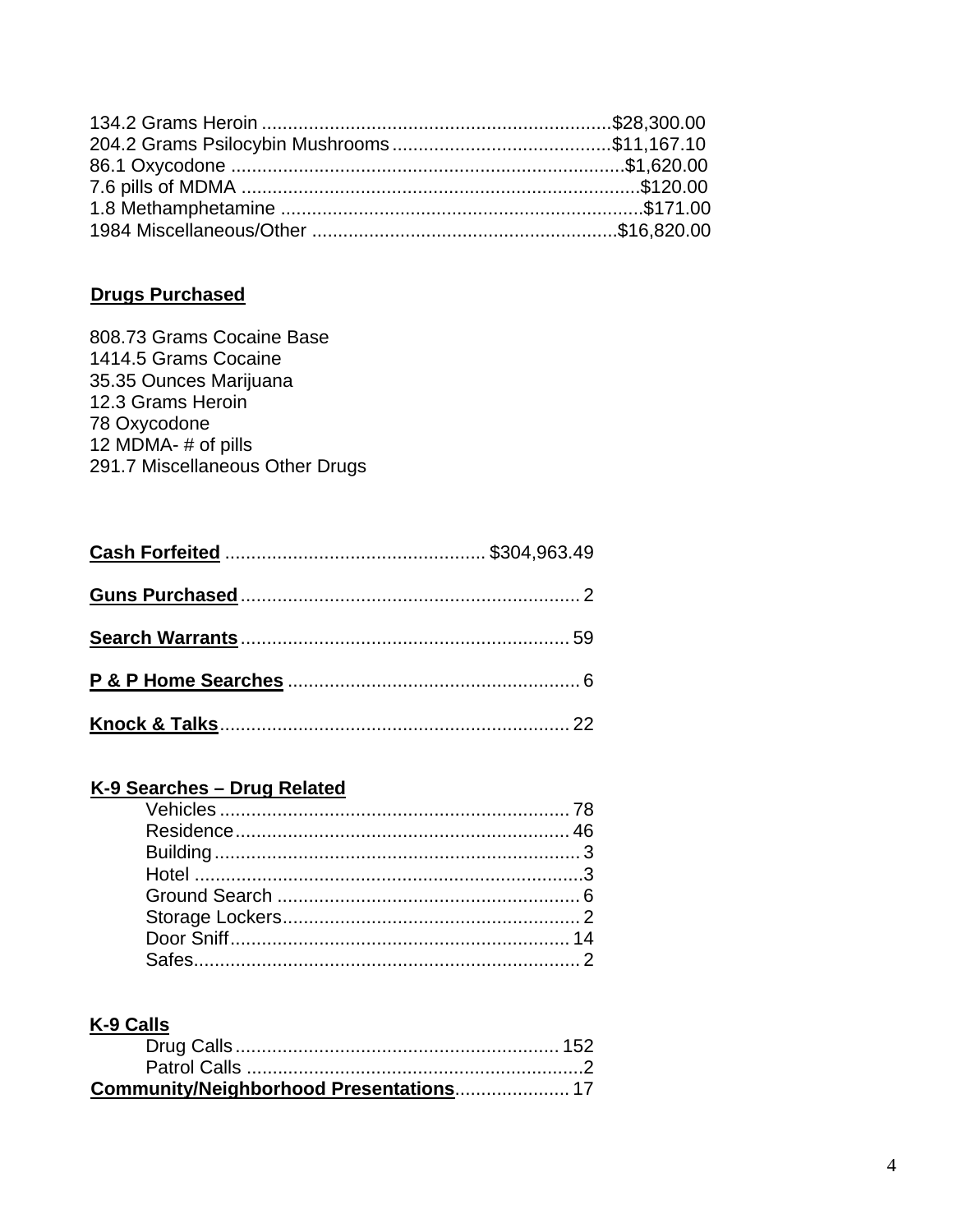2008 ANNUAL REPORT Drug Charges Broken Down By Type of Drug Involved



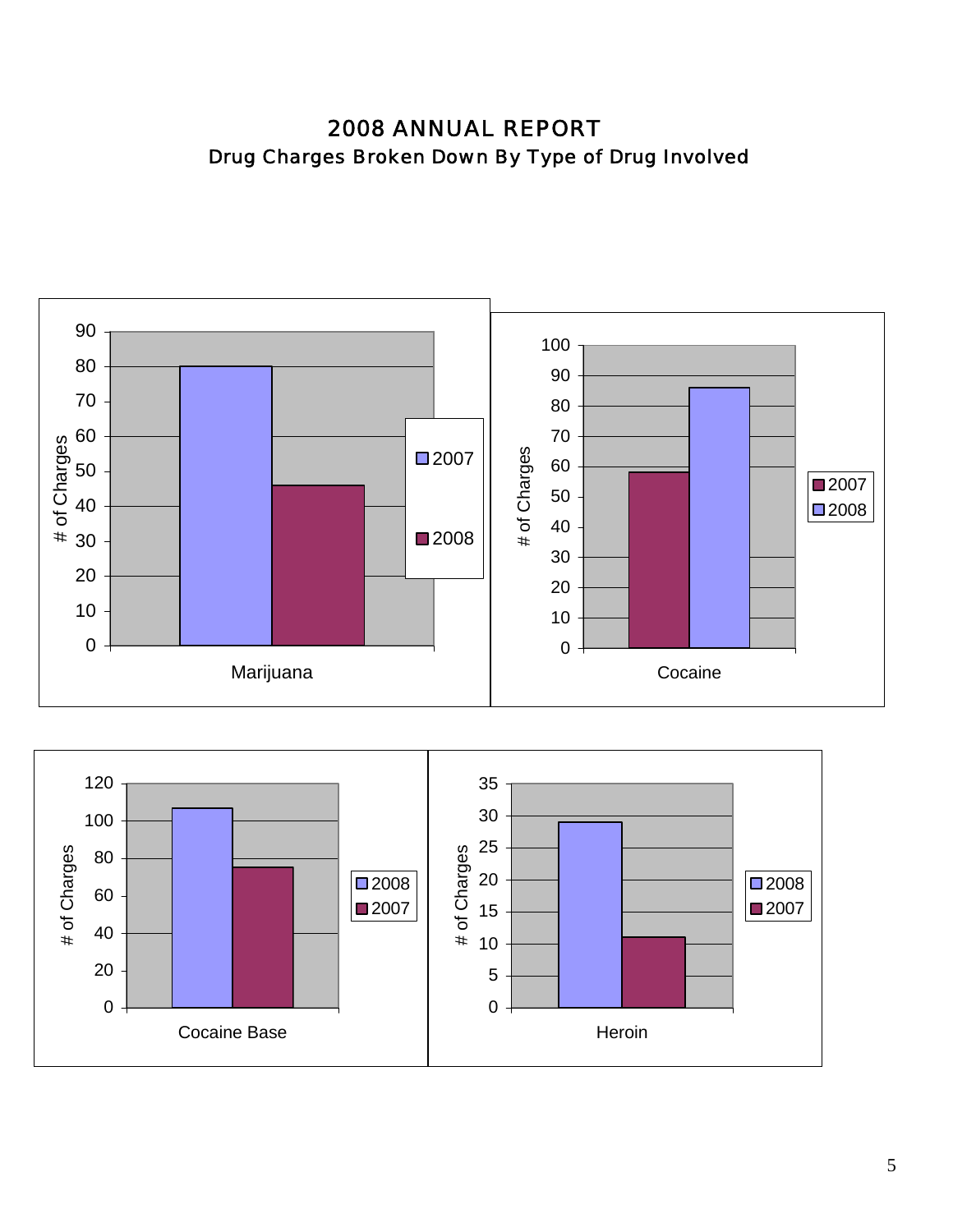





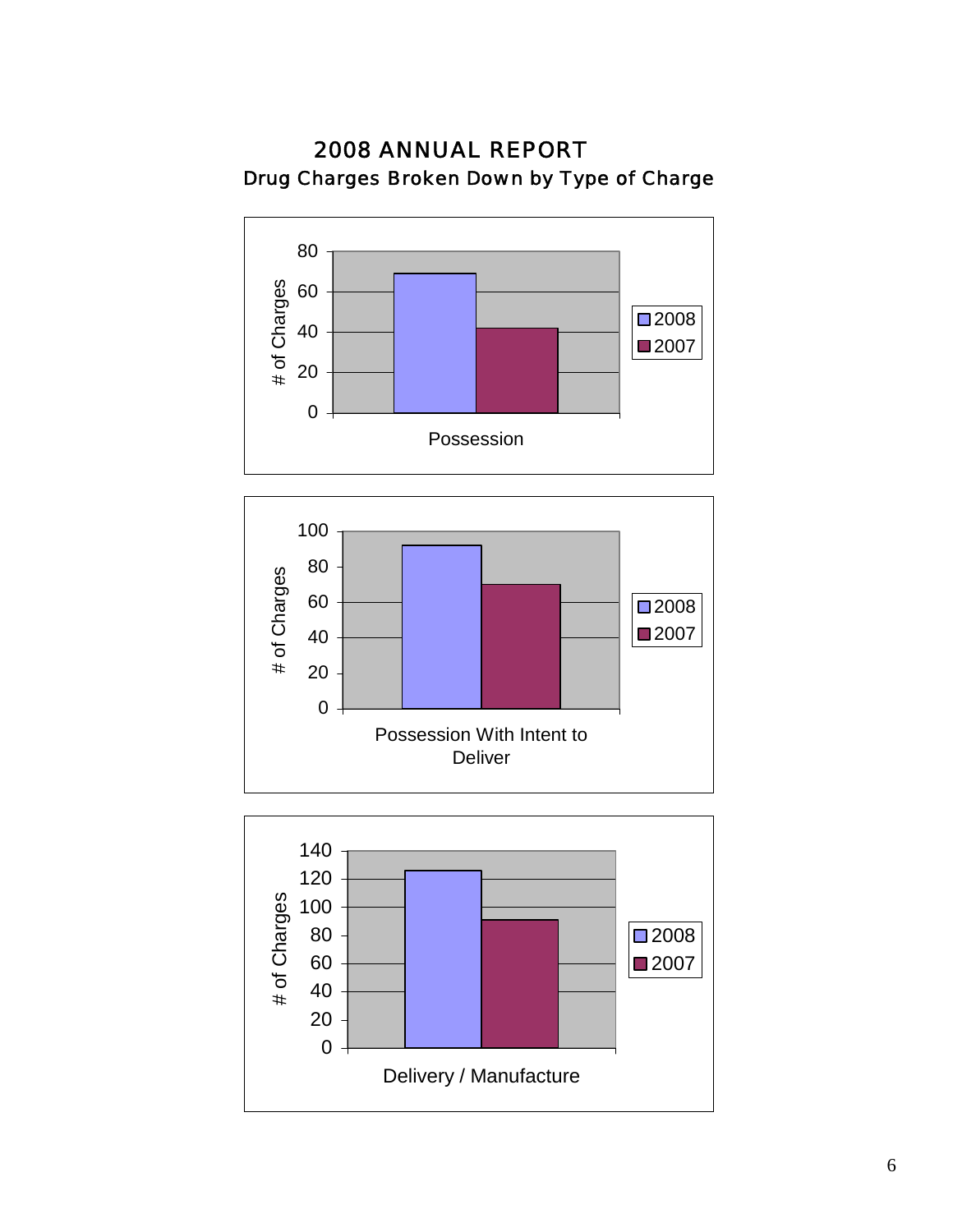# 2008 ANNUAL REPORT Drug Seizures by Type of Drugs